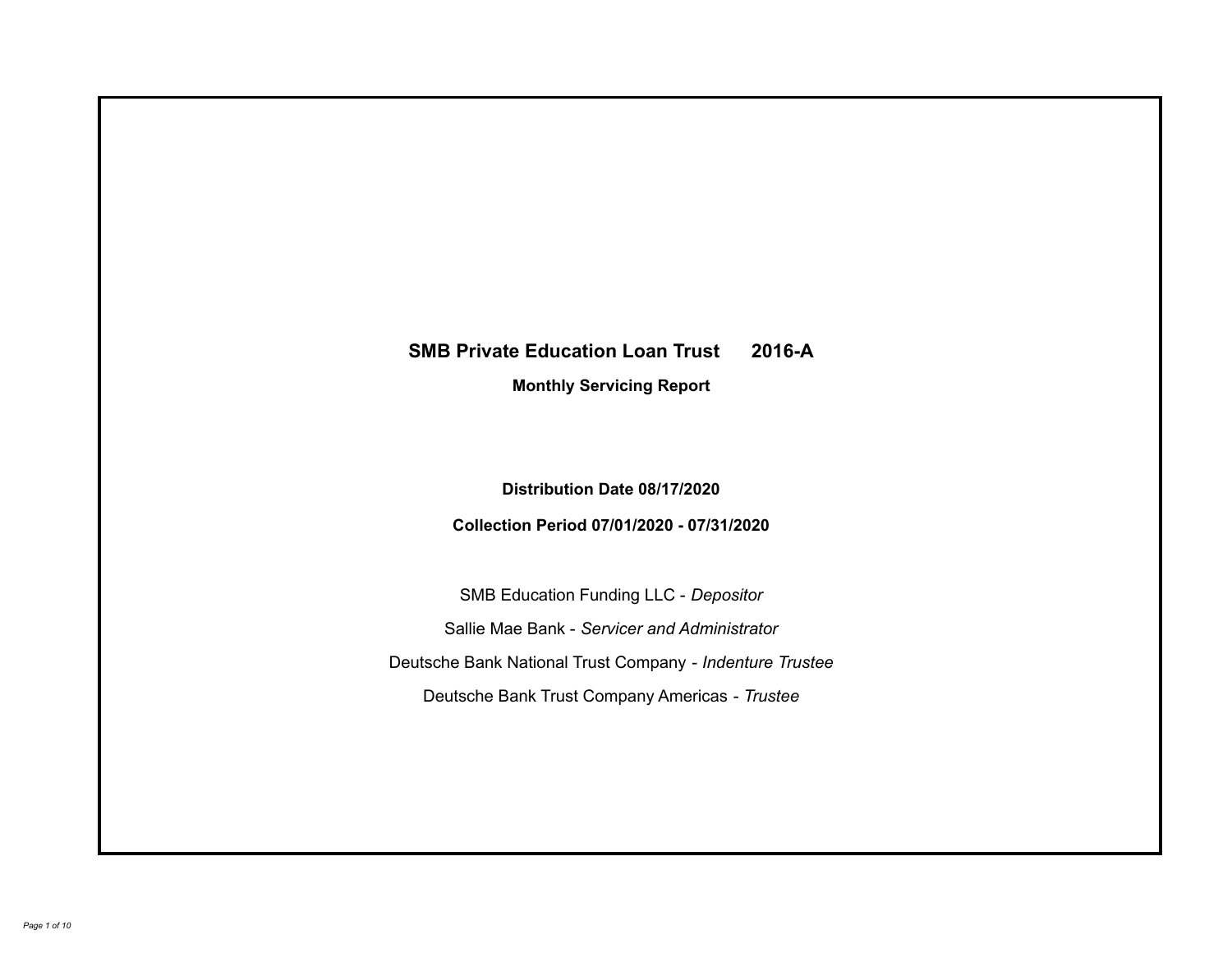| Α | <b>Student Loan Portfolio Characteristics</b>                  |                                              | <b>Settlement Date</b><br>05/26/2016 | 06/30/2020           | 07/31/2020           |
|---|----------------------------------------------------------------|----------------------------------------------|--------------------------------------|----------------------|----------------------|
|   | <b>Principal Balance</b>                                       |                                              | \$585,861,635.84                     | \$316,643,594.67     | \$312,571,273.23     |
|   | Interest to be Capitalized Balance                             |                                              | 32,367,510.93                        | 12,977,901.95        | 12,383,429.48        |
|   | Pool Balance                                                   |                                              | \$618,229,146.77                     | \$329,621,496.62     | \$324,954,702.71     |
|   | Weighted Average Coupon (WAC)                                  |                                              |                                      |                      |                      |
|   |                                                                | WAC1 (Contractual Interest Rate on the Loan) | 8.26%                                | 8.94%                | 8.95%                |
|   |                                                                | WAC2 (Average of Applicable Interest Rate)   | 8.23%                                | 7.76%                | 7.78%                |
|   | WAC3 (Average of Actual Interest Rate)                         |                                              | 8.16%                                | 7.68%                | 7.70%                |
|   | Weighted Average Remaining Term                                |                                              | 134.18                               | 126.39               | 126.26               |
|   | Number of Loans                                                |                                              | 53,959                               | 29,533               | 29,033               |
|   | Number of Borrowers                                            |                                              | 52,283                               | 28,495               | 28,011               |
|   | Pool Factor<br>Since Issued Total Constant Prepayment Rate (1) |                                              |                                      | 0.533170424<br>9.83% | 0.525621777<br>9.76% |
|   |                                                                |                                              |                                      |                      |                      |
| B | <b>Debt Securities</b>                                         | <b>Cusip/Isin</b>                            | 07/15/2020                           |                      | 08/17/2020           |
|   | A <sub>2</sub> A                                               | 78449FAB7                                    | \$111,932,501.09                     |                      | \$109,909,339.87     |
|   | A2B                                                            | 78449FAC5                                    | \$68,802,546.54                      |                      | \$67,558,952.03      |
|   | B                                                              | 78449FAD3                                    | \$50,000,000.00                      |                      | \$50,000,000.00      |
|   |                                                                |                                              |                                      |                      |                      |
| C | <b>Certificates</b>                                            | Cusip/Isin                                   | 07/15/2020                           |                      | 08/17/2020           |
|   | Residual                                                       | 78449F101                                    | \$100,000.00                         |                      | \$100,000.00         |
|   |                                                                |                                              |                                      |                      |                      |
| D | <b>Account Balances</b>                                        |                                              | 07/15/2020                           |                      | 08/17/2020           |
|   | Reserve Account Balance                                        |                                              | \$1,557,854.00                       |                      | \$1,557,854.00       |
|   |                                                                |                                              |                                      |                      |                      |
| E | <b>Asset / Liability</b>                                       |                                              | 07/15/2020                           |                      | 08/17/2020           |
|   | Overcollateralization Percentage                               |                                              | 30.00%                               |                      | 30.00%               |
|   | Specified Overcollateralization Amount                         |                                              | \$98,886,448.99                      |                      | \$97,486,410.81      |
|   | Actual Overcollateralization Amount                            |                                              | \$98,886,448.99                      |                      | \$97,486,410.81      |

(1) For additional information, see 'Since Issued CPR Methodology' found on page 11 of this report.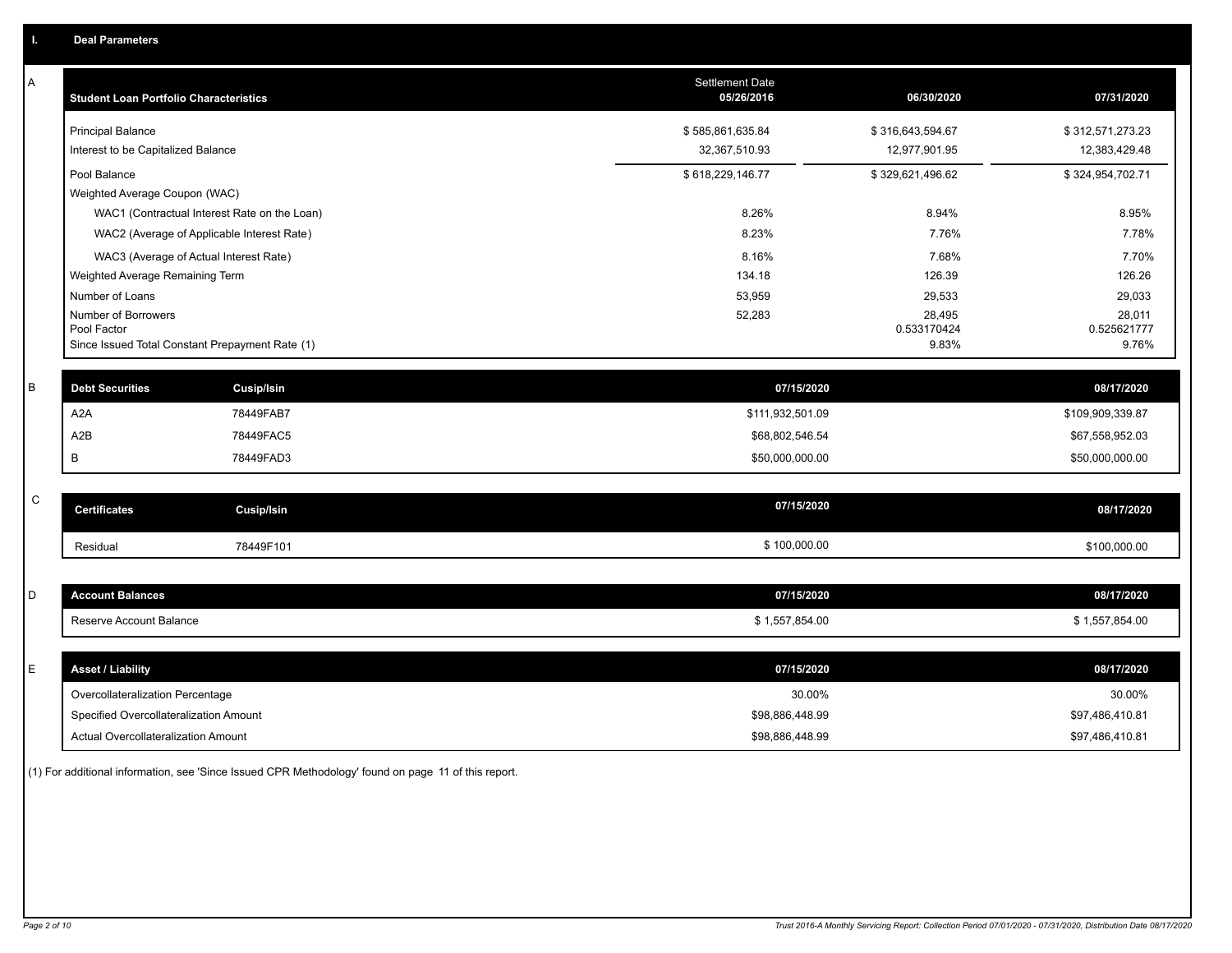## **II. 2016-A Trust Activity 07/01/2020 through 07/31/2020**

| Α  | <b>Student Loan Principal Receipts</b>                           |                |  |
|----|------------------------------------------------------------------|----------------|--|
|    | <b>Borrower Principal</b>                                        | 4,903,318.25   |  |
|    | <b>Consolidation Activity Principal</b>                          | 0.00           |  |
|    | Seller Principal Reimbursement                                   | 0.00           |  |
|    | Servicer Principal Reimbursement                                 | 0.00           |  |
|    | Delinquent Principal Purchases by Servicer                       | 0.00           |  |
|    | <b>Other Principal Deposits</b>                                  | 94,053.79      |  |
|    | <b>Total Principal Receipts</b>                                  | \$4,997,372.04 |  |
| B  | <b>Student Loan Interest Receipts</b>                            |                |  |
|    | <b>Borrower Interest</b>                                         | 1,536,277.38   |  |
|    | <b>Consolidation Activity Interest</b>                           | 0.00           |  |
|    | Seller Interest Reimbursement                                    | 0.00           |  |
|    | Servicer Interest Reimbursement                                  | 0.00           |  |
|    | Delinquent Interest Purchases by Servicer                        | 0.00           |  |
|    | Other Interest Deposits                                          | 1,260.50       |  |
|    | <b>Total Interest Receipts</b>                                   | \$1,537,537.88 |  |
| C  | <b>Recoveries on Realized Losses</b>                             | \$29,416.06    |  |
| D  | <b>Investment Income</b>                                         | \$285.17       |  |
| Е  | <b>Funds Borrowed from Next Collection Period</b>                | \$0.00         |  |
| F  | <b>Funds Repaid from Prior Collection Period</b>                 | \$0.00         |  |
| G  | <b>Loan Sale or Purchase Proceeds</b>                            | \$0.00         |  |
| H  | Initial Deposits to Distribution Account                         | \$0.00         |  |
|    | <b>Excess Transferred from Other Accounts</b>                    | \$0.00         |  |
| J  | <b>Borrower Benefit Reimbursements</b>                           | \$0.00         |  |
| Κ  | <b>Other Deposits</b>                                            | \$0.00         |  |
| L. | <b>Other Fees Collected</b>                                      | \$0.00         |  |
| М  | <b>AVAILABLE FUNDS</b>                                           | \$6,564,611.15 |  |
| N  | Non-Cash Principal Activity During Collection Period             | \$925,050.60   |  |
| O  | Aggregate Purchased Amounts by the Depositor, Servicer or Seller | \$95,314.29    |  |
| P  | Aggregate Loan Substitutions                                     | \$0.00         |  |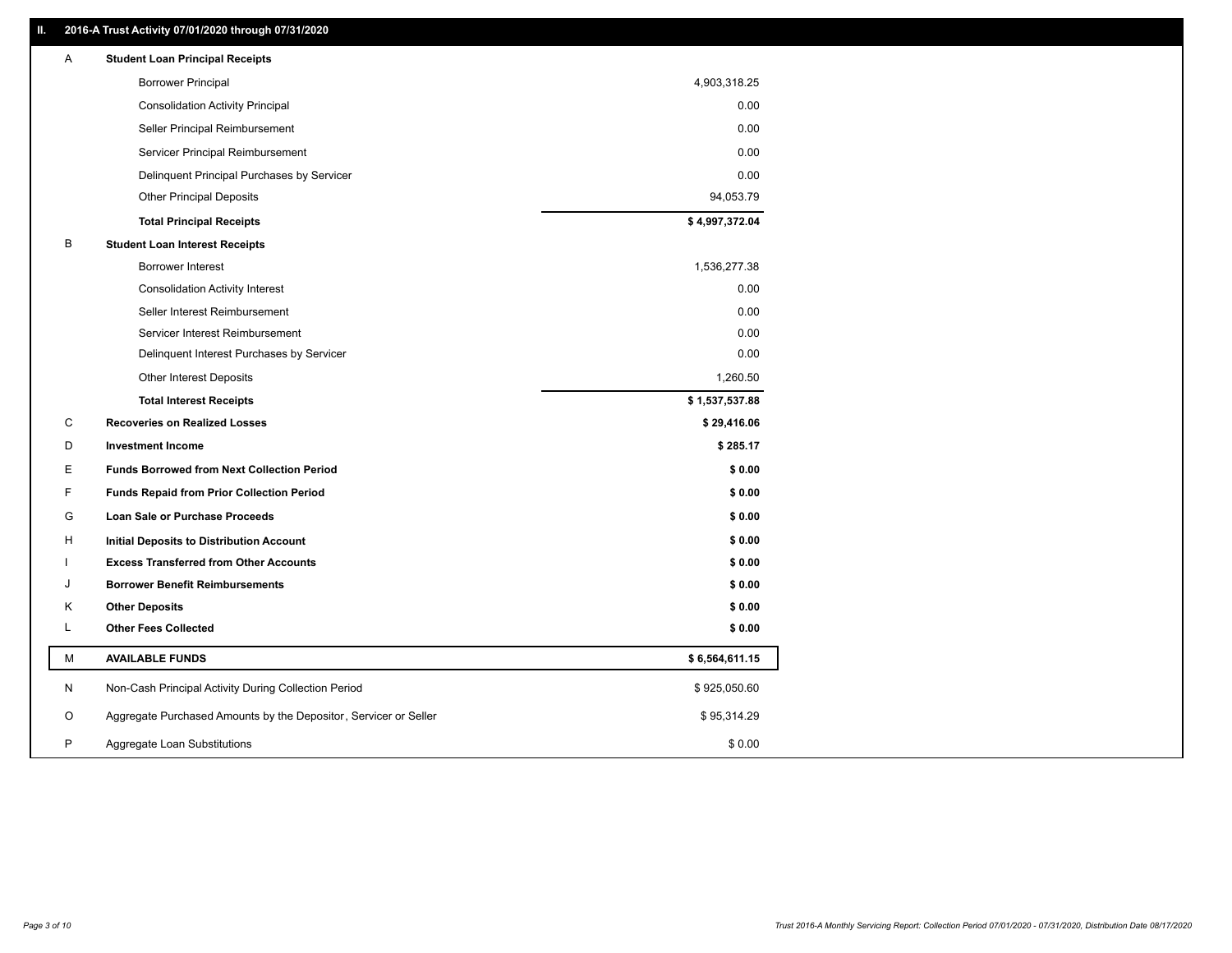| <b>Loans by Repayment Status</b> |                       |                          |            |                                                           |                |                            |                          |         |                                                           |                |                            |
|----------------------------------|-----------------------|--------------------------|------------|-----------------------------------------------------------|----------------|----------------------------|--------------------------|---------|-----------------------------------------------------------|----------------|----------------------------|
|                                  |                       |                          | 07/31/2020 |                                                           |                | 06/30/2020                 |                          |         |                                                           |                |                            |
|                                  |                       | <b>Wtd Avg</b><br>Coupon | # Loans    | Principal and<br><b>Interest Accrued</b><br>to Capitalize | % of Principal | % of Loans in<br>Repay (1) | <b>Wtd Avg</b><br>Coupon | # Loans | Principal and<br><b>Interest Accrued</b><br>to Capitalize | % of Principal | % of Loans in<br>Repay (1) |
| INTERIM:                         | IN SCHOOL             | 8.88%                    | 769        | \$12,701,852.98                                           | 3.909%         | $-$ %                      | 8.86%                    | 815     | \$13,729,310.75                                           | 4.165%         | $-$ %                      |
|                                  | GRACE                 | 8.83%                    | 425        | \$7,226,589.31                                            | 2.224%         | $-$ %                      | 8.94%                    | 485     | \$7,786,595.30                                            | 2.362%         | $-$ %                      |
|                                  | <b>DEFERMENT</b>      | 8.52%                    | 1,612      | \$21,668,409.27                                           | 6.668%         | $-$ %                      | 8.54%                    | 1,581   | \$21,575,988.62                                           | 6.546%         | $-$ %                      |
| <b>REPAYMENT:</b>                | <b>CURRENT</b>        | 7.48%                    | 23,730     | \$247,785,394.96                                          | 76.252%        | 87.446%                    | 7.48%                    | 23,881  | \$248,422,466.36                                          | 75.366%        | 86.700%                    |
|                                  | 31-60 DAYS DELINQUENT | 8.07%                    | 394        | \$5,470,513.05                                            | 1.683%         | 1.931%                     | 8.03%                    | 384     | \$5,024,338.79                                            | 1.524%         | 1.754%                     |
|                                  | 61-90 DAYS DELINQUENT | 8.19%                    | 189        | \$2,700,331.24                                            | 0.831%         | 0.953%                     | 8.41%                    | 196     | \$2,695,343.35                                            | 0.818%         | 0.941%                     |
|                                  | > 90 DAYS DELINQUENT  | 8.99%                    | 125        | \$1,961,375.89                                            | 0.604%         | 0.692%                     | 8.84%                    | 106     | \$1,709,991.69                                            | 0.519%         | 0.597%                     |
|                                  | <b>FORBEARANCE</b>    | 7.96%                    | 1,789      | \$25,440,236.01                                           | 7.829%         | 8.978%                     | 7.63%                    | 2,085   | \$28,677,461.76                                           | 8.700%         | 10.009%                    |
| <b>TOTAL</b>                     |                       |                          | 29,033     | \$324,954,702.71                                          | 100.00%        | 100.00%                    |                          | 29,533  | \$329,621,496.62                                          | 100.00%        | 100.00%                    |

Percentages may not total 100% due to rounding \*

1 Loans classified in "Repayment" include any loan for which interim interest only, \$25 fixed payments or full principal and interest payments are due.

|                         | <b>Loans by Borrower Status</b>                                                                                              |                          |            |                                                           |                |                                |                          |         |                                                           |                |                                |
|-------------------------|------------------------------------------------------------------------------------------------------------------------------|--------------------------|------------|-----------------------------------------------------------|----------------|--------------------------------|--------------------------|---------|-----------------------------------------------------------|----------------|--------------------------------|
|                         |                                                                                                                              |                          | 07/31/2020 |                                                           |                |                                | 06/30/2020               |         |                                                           |                |                                |
|                         |                                                                                                                              | <b>Wtd Avg</b><br>Coupon | # Loans    | Principal and<br><b>Interest Accrued</b><br>to Capitalize | % of Principal | % of Loans in<br>P&I Repay (2) | <b>Wtd Avg</b><br>Coupon | # Loans | Principal and<br><b>Interest Accrued</b><br>to Capitalize | % of Principal | % of Loans in<br>P&I Repay (2) |
| INTERIM:                | IN SCHOOL                                                                                                                    | 8.51%                    | 1,495      | \$22,979,088.12                                           | 7.071%         | $-$ %                          | 8.50%                    | 1,589   | \$24,572,764.41                                           | 7.455%         | $-$ %                          |
|                         | GRACE                                                                                                                        | 8.47%                    | 840        | \$13,839,706.49                                           | 4.259%         | $-$ %                          | 8.53%                    | 958     | \$15,151,058.26                                           | 4.597%         | $-$ %                          |
|                         | <b>DEFERMENT</b>                                                                                                             | 8.11%                    | 3,045      | \$39,664,317.90                                           | 12.206%        | $-$ %                          | 8.13%                    | 2,996   | \$40,109,522.56                                           | 12.168%        | $-$ %                          |
| P&I REPAYMENT:          | <b>CURRENT</b>                                                                                                               | 7.42%                    | 21,173     | \$213,092,388.19                                          | 65.576%        | 85.761%                        | 7.42%                    | 21,242  | \$212,017,992.11                                          | 64.322%        | 84.879%                        |
|                         | 31-60 DAYS DELINQUENT                                                                                                        | 8.04%                    | 381        | \$5,325,137.42                                            | 1.639%         | 2.143%                         | 8.00%                    | 369     | \$4,757,296.69                                            | 1.443%         | 1.905%                         |
|                         | 61-90 DAYS DELINQUENT                                                                                                        | 8.20%                    | 186        | \$2,675,082.47                                            | 0.823%         | 1.077%                         | 8.41%                    | 190     | \$2,652,869.56                                            | 0.805%         | 1.062%                         |
|                         | > 90 DAYS DELINQUENT                                                                                                         | 9.01%                    | 124        | \$1,938,746.11                                            | 0.597%         | 0.780%                         | 8.87%                    | 104     | \$1,682,531.27                                            | 0.510%         | 0.674%                         |
|                         | FORBEARANCE                                                                                                                  | 7.96%                    | 1,789      | \$25,440,236.01                                           | 7.829%         | 10.239%                        | 7.63%                    | 2,085   | \$28,677,461.76                                           | 8.700%         | 11.481%                        |
| <b>TOTAL</b><br>$\star$ | Percentages may not total 100% due to rounding                                                                               |                          | 29,033     | \$324,954,702.71                                          | 100.00%        | 100.00%                        |                          | 29,533  | \$329,621,496.62                                          | 100.00%        | 100.00%                        |
|                         | 2 Loans classified in "P&I Repayment" includes only those loans for which scheduled principal and interest payments are due. |                          |            |                                                           |                |                                |                          |         |                                                           |                |                                |

WAC reflects WAC3 To conform with company standard reporting these sections now include Princial and Interest Accrued to Capitalize .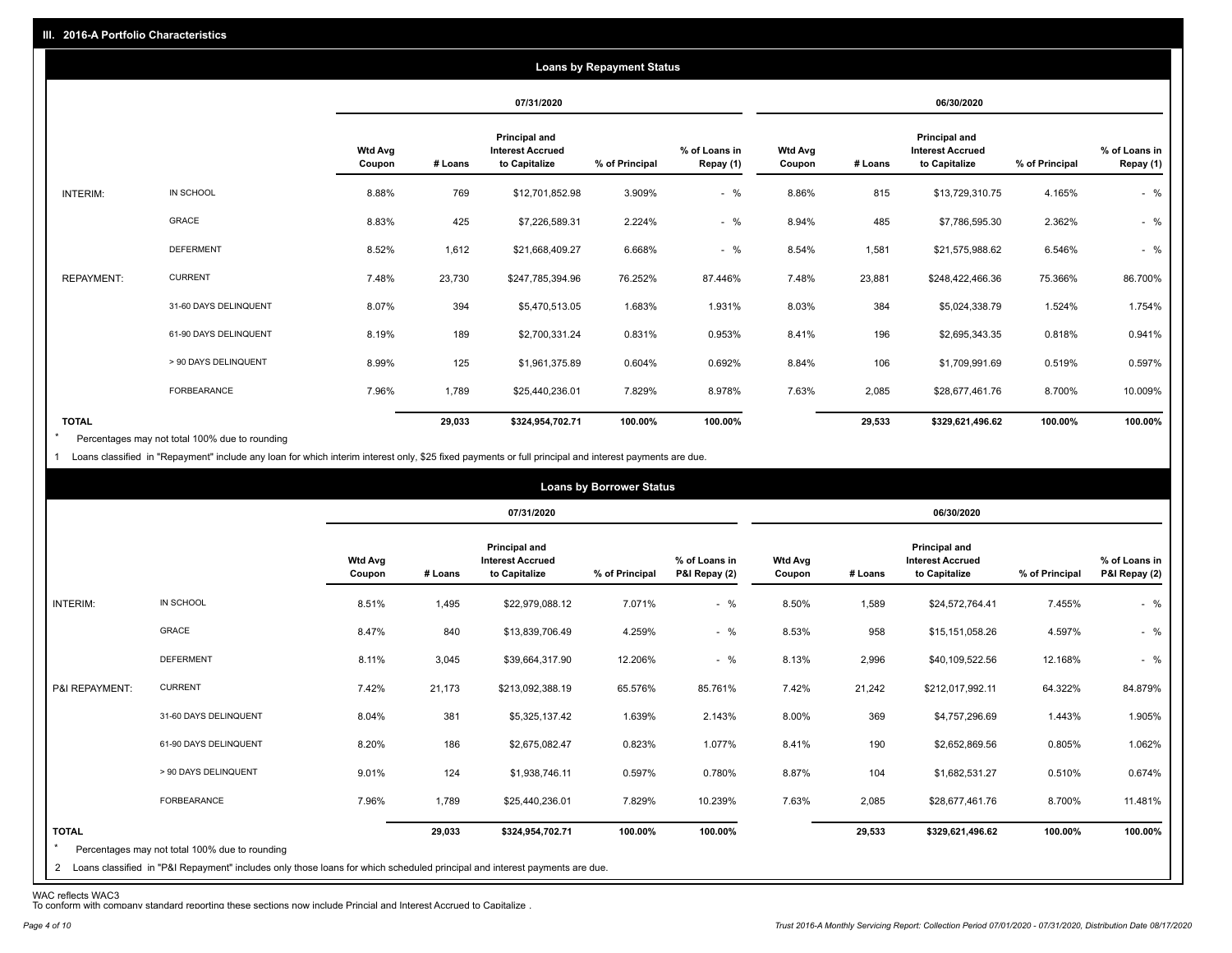|                                                                                                  | 7/31/2020        | 6/30/2020        |  |
|--------------------------------------------------------------------------------------------------|------------------|------------------|--|
| Pool Balance                                                                                     | \$324,954,702.71 | \$329,621,496.62 |  |
| Total # Loans                                                                                    | 29,033           | 29,533           |  |
| Total # Borrowers                                                                                | 28,011           | 28,495           |  |
| Weighted Average Coupon                                                                          | 7.78%            | 7.76%            |  |
| Weighted Average Remaining Term                                                                  | 126.26           | 126.39           |  |
| Percent of Pool - Cosigned                                                                       | 93.1%            | 93.1%            |  |
| Percent of Pool - Non Cosigned                                                                   | 6.9%             | 6.9%             |  |
| Borrower Interest Accrued for Period                                                             | \$2,038,329.74   | \$1,990,056.78   |  |
| Outstanding Borrower Interest Accrued                                                            | \$15,936,924.21  | \$16,584,376.33  |  |
| Gross Principal Realized Loss - Periodic *                                                       | \$195,675.35     | \$136,832.12     |  |
| Gross Principal Realized Loss - Cumulative *                                                     | \$21,186,292.65  | \$20,990,617.30  |  |
| Recoveries on Realized Losses - Periodic                                                         | \$29,416.06      | \$46,442.83      |  |
| Recoveries on Realized Losses - Cumulative                                                       | \$3,311,100.88   | \$3,281,684.82   |  |
| Net Losses - Periodic                                                                            | \$166,259.29     | \$90,389.29      |  |
| Net Losses - Cumulative                                                                          | \$17,875,191.77  | \$17,708,932.48  |  |
| Non-Cash Principal Activity - Capitalized Interest                                               | \$1,122,326.42   | \$1,379,668.91   |  |
| Since Issued Total Constant Prepayment Rate (CPR) (1)                                            | 9.76%            | 9.83%            |  |
| Loan Substitutions                                                                               | \$0.00           | \$0.00           |  |
| <b>Cumulative Loan Substitutions</b>                                                             | \$0.00           | \$0.00           |  |
| <b>Unpaid Servicing Fees</b>                                                                     | \$0.00           | \$0.00           |  |
| <b>Unpaid Administration Fees</b>                                                                | \$0.00           | \$0.00           |  |
| <b>Unpaid Carryover Servicing Fees</b>                                                           | \$0.00           | \$0.00           |  |
| Note Interest Shortfall                                                                          | \$0.00           | \$0.00           |  |
| Loans in Modification                                                                            | \$28,658,292.47  | \$29,496,840.88  |  |
| % of Loans in Modification as a % of Loans in Repayment (P&I)                                    | 12.85%           | 13.34%           |  |
|                                                                                                  |                  |                  |  |
| % Annualized Gross Principal Realized Loss - Periodic as a %<br>of Loans in Repayment (P&I) * 12 | 1.05%            | 0.74%            |  |
| % Gross Principal Realized Loss - Cumulative as a % of<br>Original Pool Balance                  | 3.43%            | 3.40%            |  |

\* In accordance with the Servicer's current policies and procedures, after September 1, 2017 loans subject to bankruptcy claims generally will not be reported as a charged- off unless and until they are delinquent for 120

(1) For additional information, see 'Since Issued CPR Methodology' found on page 11 of this report.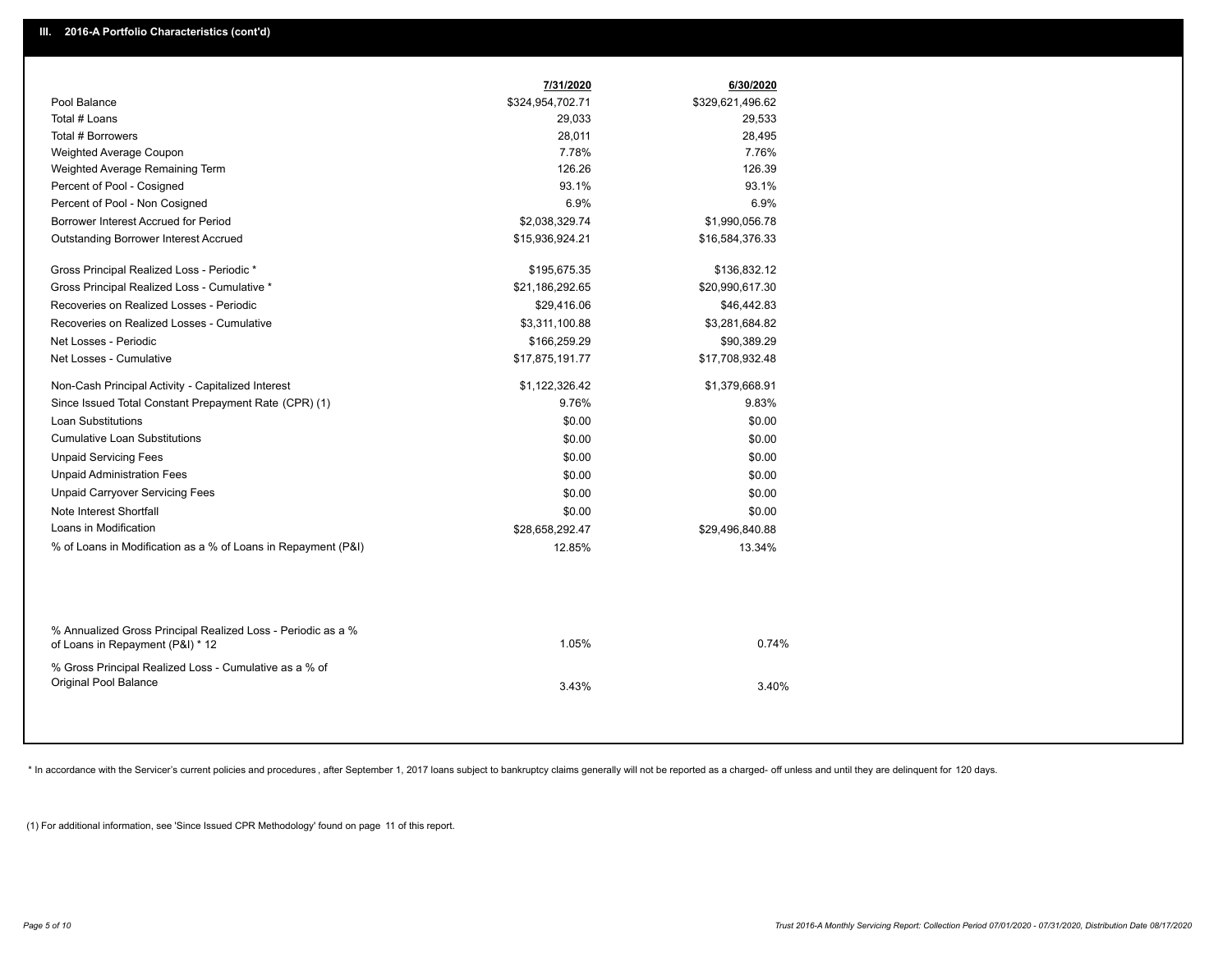#### **Loan Program**  A

|                                    | Weighted<br><b>Average Coupon</b> | # LOANS     | <b>\$ AMOUNT</b> | $%$ *    |
|------------------------------------|-----------------------------------|-------------|------------------|----------|
| - Smart Option Interest-Only Loans | 6.70%                             | 6,208       | \$48,135,838.02  | 14.813%  |
| - Smart Option Fixed Pay Loans     | 7.72%                             | 7,818       | \$104,489,729.11 | 32.155%  |
| - Smart Option Deferred Loans      | 7.96%                             | 15,007      | \$172,329,135.58 | 53.032%  |
| - Other Loan Programs              | $0.00\%$                          | $\mathbf 0$ | \$0.00           | 0.000%   |
| <b>Total</b>                       | 7.70%                             | 29,033      | \$324,954,702.71 | 100.000% |

\* Percentages may not total 100% due to rounding

B

C

**Index Type**

|                       | Weighted<br><b>Average Coupon</b> | # LOANS | <b>\$ AMOUNT</b> | $%$ *    |
|-----------------------|-----------------------------------|---------|------------------|----------|
| - Fixed Rate Loans    | 7.60%                             | 6,340   | \$82,006,448.55  | 25.236%  |
| - LIBOR Indexed Loans | 7.73%                             | 22,693  | \$242,948,254.16 | 74.764%  |
| - Other Index Rates   | $0.00\%$                          |         | \$0.00           | 0.000%   |
| Total                 | 7.70%                             | 29,033  | \$324,954,702.71 | 100.000% |

\* Percentages may not total 100% due to rounding

## **Weighted Average Recent FICO**

| (2)<br>Wtd Avg Recent FICO Band | # LOANS | <b>S AMOUNT</b>  | $%$ *    |
|---------------------------------|---------|------------------|----------|
| $0 - 639$                       | 2,438   | \$28,506,794.93  | 8.773%   |
| 640 - 669                       | 1,870   | \$20,506,642.46  | 6.311%   |
| 670 - 699                       | 3,111   | \$34,587,225.86  | 10.644%  |
| 700 - 739                       | 5,909   | \$69,594,222.66  | 21.417%  |
| $740 +$                         | 15,704  | \$171,755,427.33 | 52.855%  |
| N/A <sup>(1)</sup>              |         | \$4,389.47       | 0.001%   |
| <b>Total</b>                    | 29,033  | \$324,954,702.71 | 100.000% |

WAC reflects WAC3

To conform with company standard reporting these sections now include Princial and Interest Accrued to Capitalize .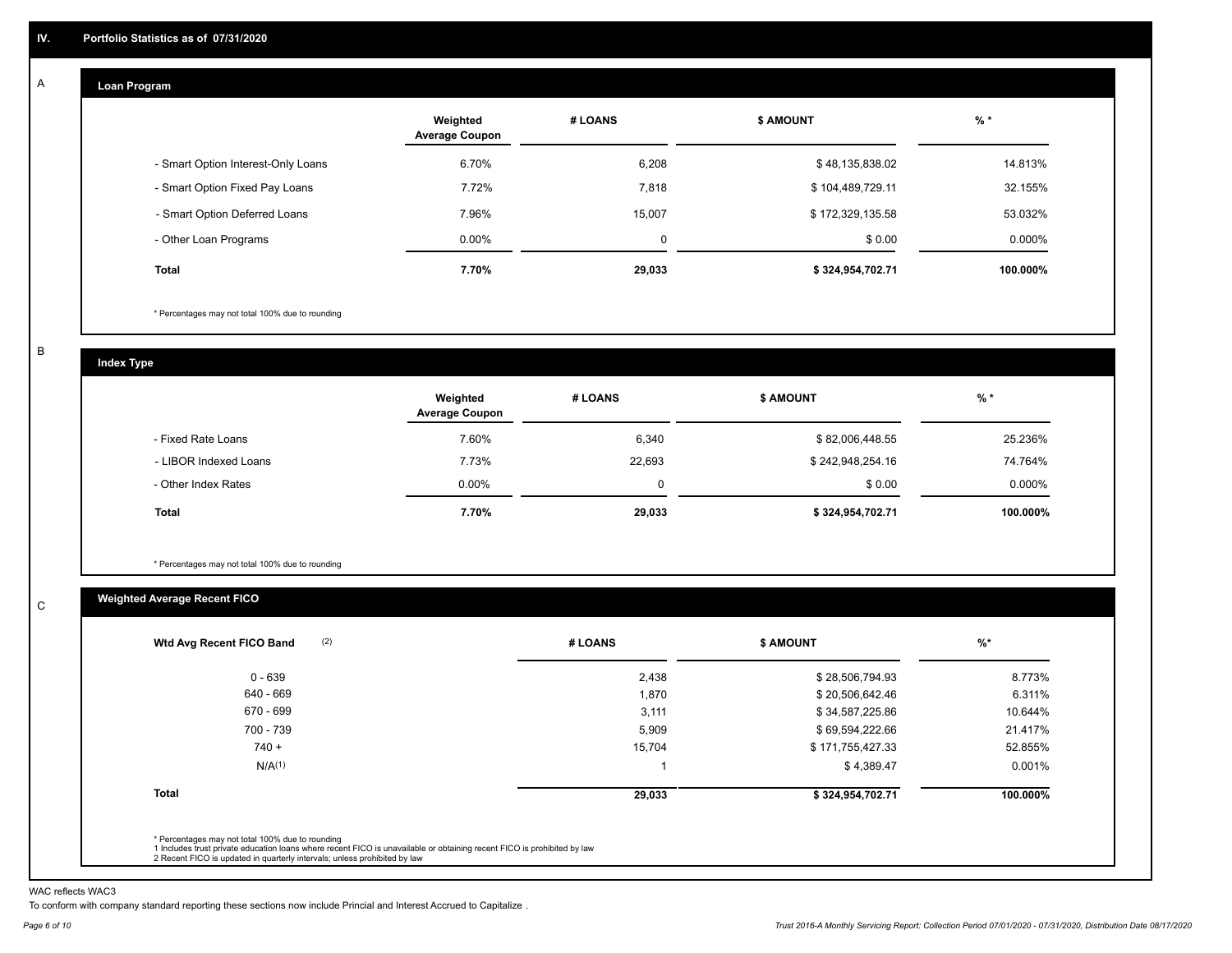| V. | 2016-A Reserve Account, Principal Distribution, and R-2 Certificate Calculations        |                  |
|----|-----------------------------------------------------------------------------------------|------------------|
| А. | <b>Reserve Account</b>                                                                  |                  |
|    | Specified Reserve Account Balance                                                       | \$1,557,854.00   |
|    | Actual Reserve Account Balance                                                          | \$1,557,854.00   |
| В. | <b>Principal Distribution Amount</b>                                                    |                  |
|    | i.<br>Class A Notes Outstanding                                                         | \$180,735,047.63 |
|    | Pool Balance<br>ii.                                                                     | \$324,954,702.71 |
|    | First Priority Principal Distribution Amount (i - ii)<br>iii.                           | \$0.00           |
|    | Class A and B Notes Outstanding<br>iv.                                                  | \$230,735,047.63 |
|    | <b>First Priority Principal Distribution Amount</b><br>v.                               | \$0.00           |
|    | Pool Balance<br>vi.                                                                     | \$324,954,702.71 |
|    | Specified Overcollateralization Amount<br>vii.                                          | \$97,486,410.81  |
|    | Regular Principal Distribution Amount (if (iv > 0, (iv - v) - (vi - vii))<br>viii.      | \$3,266,755.73   |
|    | Pool Balance<br>ix.                                                                     | \$324,954,702.71 |
|    | 10% of Initial Pool Balance<br>х.                                                       | \$61,822,914.68  |
|    | First Priority Principal Distribution Amount<br>xi.                                     | \$0.00           |
|    | Regular Principal Distribution Amount<br>xii.                                           | \$3,266,755.73   |
|    | Available Funds (after payment of waterfall items A through I)<br>xiii.                 | \$2,597,846.41   |
|    | Additional Principal Distribution Amount (if(vi <= x,min(xiii, vi - xi - xii)))<br>xiv. | \$0.00           |
| c. | R-2 Certificate                                                                         |                  |
|    | Previous Notional Balance                                                               | \$37,490,591.00  |
|    | Shortfall of Principal                                                                  | \$0.00           |
|    | Shortfall of Interest                                                                   | \$0.00           |
|    | <b>Current Notional Balance</b>                                                         | \$37,490,591.00  |
|    | Excess Distribution Allocated (1)                                                       | \$732,600.01     |
|    |                                                                                         |                  |
|    |                                                                                         |                  |

1. Until the notional amount of the R-2 Certificate is reduced to zero and if there is excess cash through the distribution available it will be distributed to the R-2 Certificate, otherwise the amount will be zero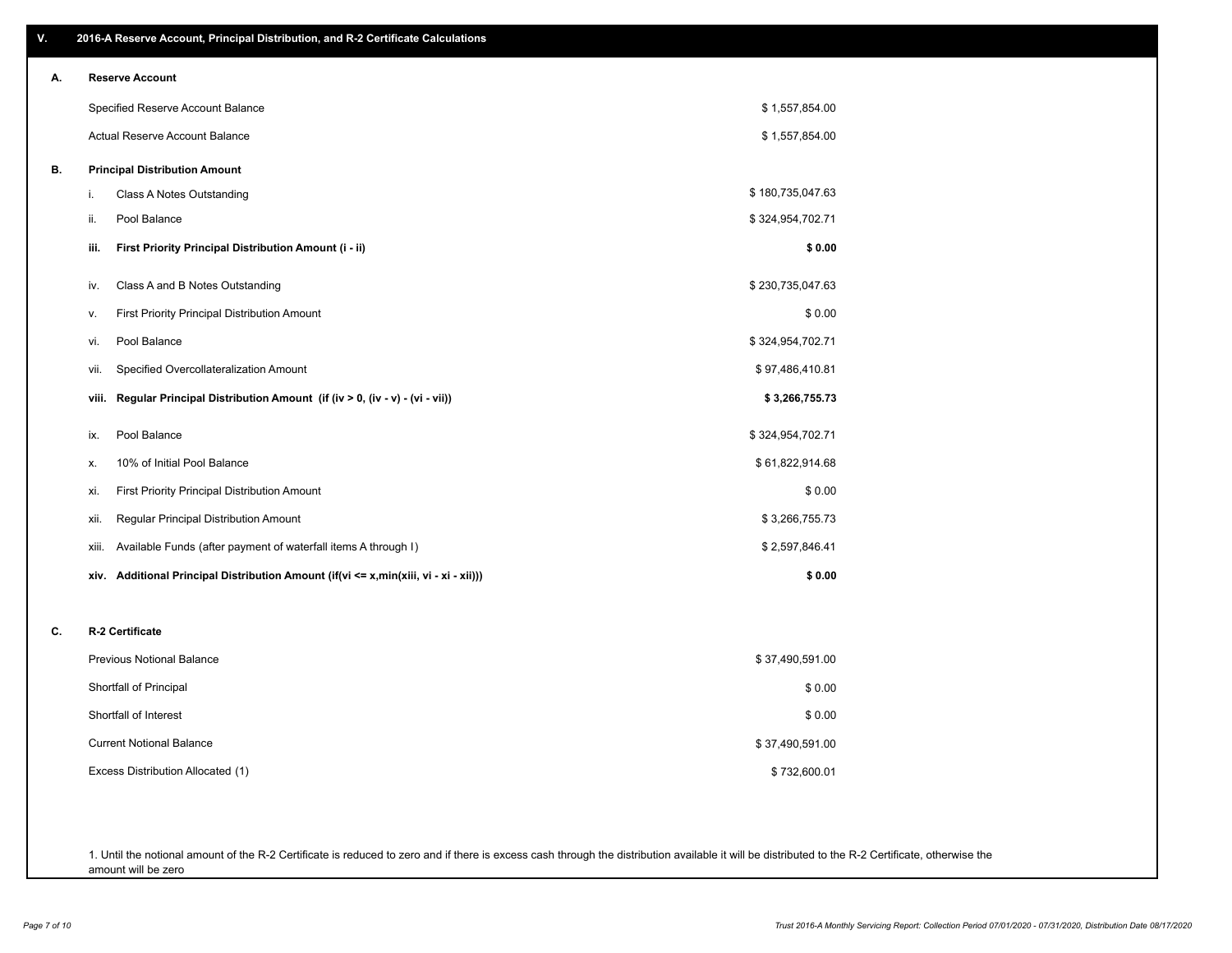|                                                               | Paid           | <b>Funds Balance</b> |
|---------------------------------------------------------------|----------------|----------------------|
| <b>Total Available Funds</b>                                  |                | \$6,564,611.15       |
| <b>Trustee Fees</b><br>A                                      | \$0.00         | \$6,564,611.15       |
| B<br><b>Servicing Fees</b>                                    | \$211,610.36   | \$6,353,000.79       |
| C<br>i. Administration Fees                                   | \$8,333.00     | \$6,344,667.79       |
| ii. Unreimbursed Administrator Advances plus any Unpaid       | \$0.00         | \$6,344,667.79       |
| D<br>Class A Noteholders Interest Distribution Amount         | \$357,472.94   | \$5,987,194.85       |
| E.<br><b>First Priority Principal Payment</b>                 | \$0.00         | \$5,987,194.85       |
| F.<br><b>Class B Noteholders Interest Distribution Amount</b> | \$122,592.71   | \$5,864,602.14       |
| G<br><b>Reinstatement Reserve Account</b>                     | \$0.00         | \$5,864,602.14       |
| H<br><b>Regular Principal Distribution</b>                    | \$3,266,755.73 | \$2,597,846.41       |
| $\mathbf{I}$<br><b>Carryover Servicing Fees</b>               | \$0.00         | \$2,597,846.41       |
| Additional Principal Distribution Amount<br>J                 | \$0.00         | \$2,597,846.41       |
| Κ<br>Unpaid Expenses of Trustee                               | \$0.00         | \$2,597,846.41       |
| Unpaid Expenses of Administrator<br>L                         | \$0.00         | \$2,597,846.41       |
| М<br>i. Remaining Funds to the R-1 Certificateholder(s)       | \$1,865,246.40 | \$732,600.01         |
| ii. Remaining Funds to the R-2 Certificateholder(s)           | \$732,600.01   | \$0.00               |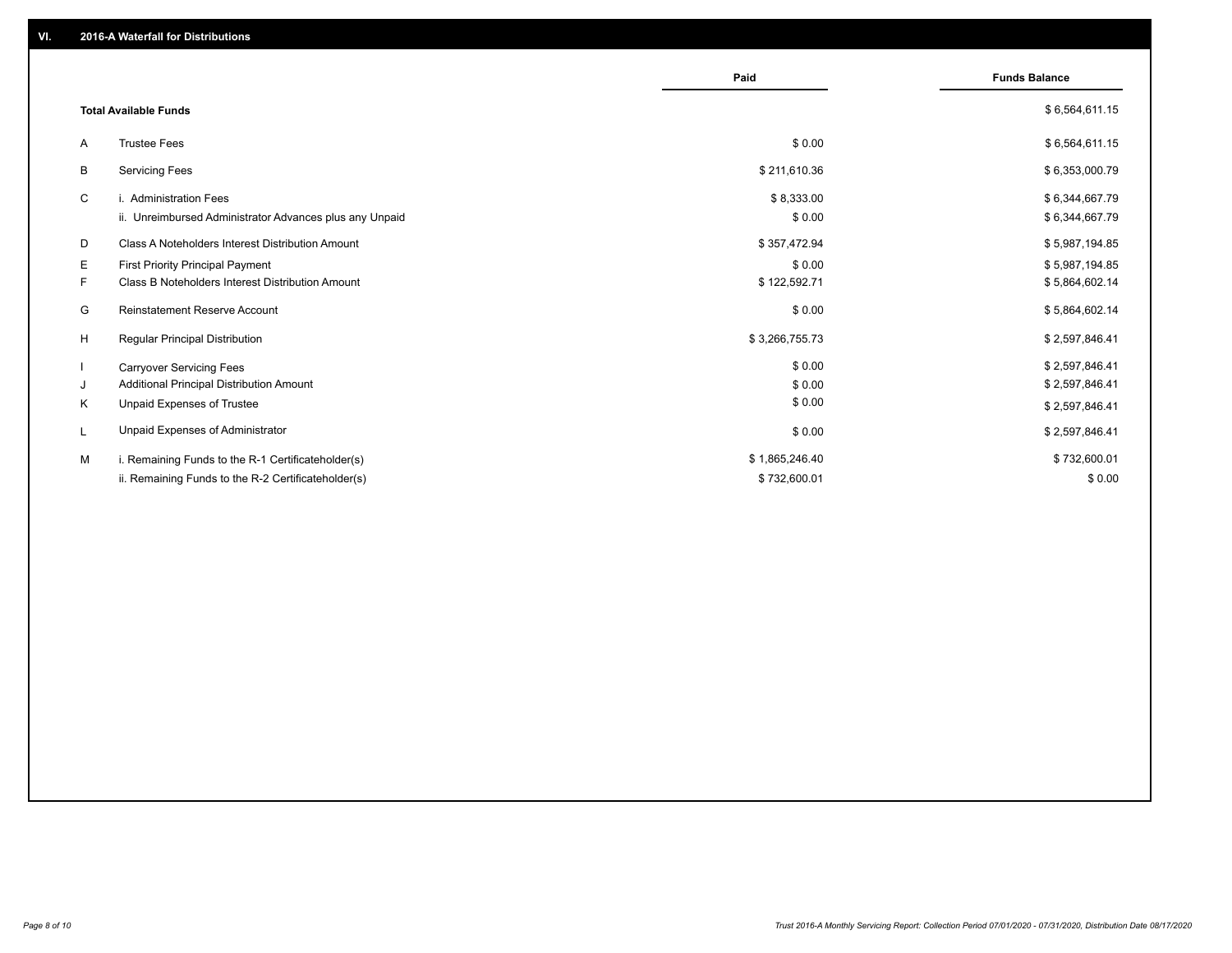## Paydown Factor 0.009280556 0.009280556 0.000000000 Ending Principal Balance \$ 109,909,339.87 \$ 67,558,952.03 \$ 67,558,952.03 \$ 50,000,000.00 Principal Paid \$2,023,161.22 \$ 1,243,594.51 \$ - Interest Shortfall \$ - \$ - \$ - Interest Paid \$ 251,848.13 \$ 105,624.81 \$ 122,592.71 Total Interest Due \$ 251,848.13 \$ 105,624.81 \$ 122,592.71 Interest Shortfall from Prior Period Plus Accrued Interest \$ - \$ - \$ - Current Interest Due \$ 251,848.13 \$ 105,624.81 \$ 122,592.71 Accrued Interest Factor 0.002250000 0.001535188 0.002451854 Interest Rate\* 2.70000% 1.67475% 2.67475% Daycount Fraction 0.08333333 0.09166667 0.09166667 Accrual Period End 8/15/2020 8/17/2020 8/17/2020 Accrual Period Begin 7/15/2020 7/15/2020 7/15/2020 Record Date (Days Prior to Distribution) 1 1 NEW YORK BUSINESS DAY 1 NEW YORK BUSINESS DAY 1 NEW YORK BUSINESS DAY Spread/Fixed Rate 2.70% 1.50% 2.50% Index FIXED LIBOR LIBOR Beginning Balance \$ 50,000,000.00 \$ \$ 50,000,000.00 \$ \$ 111,932,501.09 \$ \$ 68,802,546.54 \$ \$ \$ \$ 50,000,000.00 Cusip/Isin 78449FAB7 78449FAC5 78449FAD3 **A2A A2B B Distribution Amounts VII. 2016-A Distributions**

0.504171284 0.504171284 1.000000000

\* Pay rates for Current Distribution. For the interest rates applicable to the next distribution date, please see https://www.salliemae.com/about/investors/data/SMBabrate.txt.

Ending Balance Factor